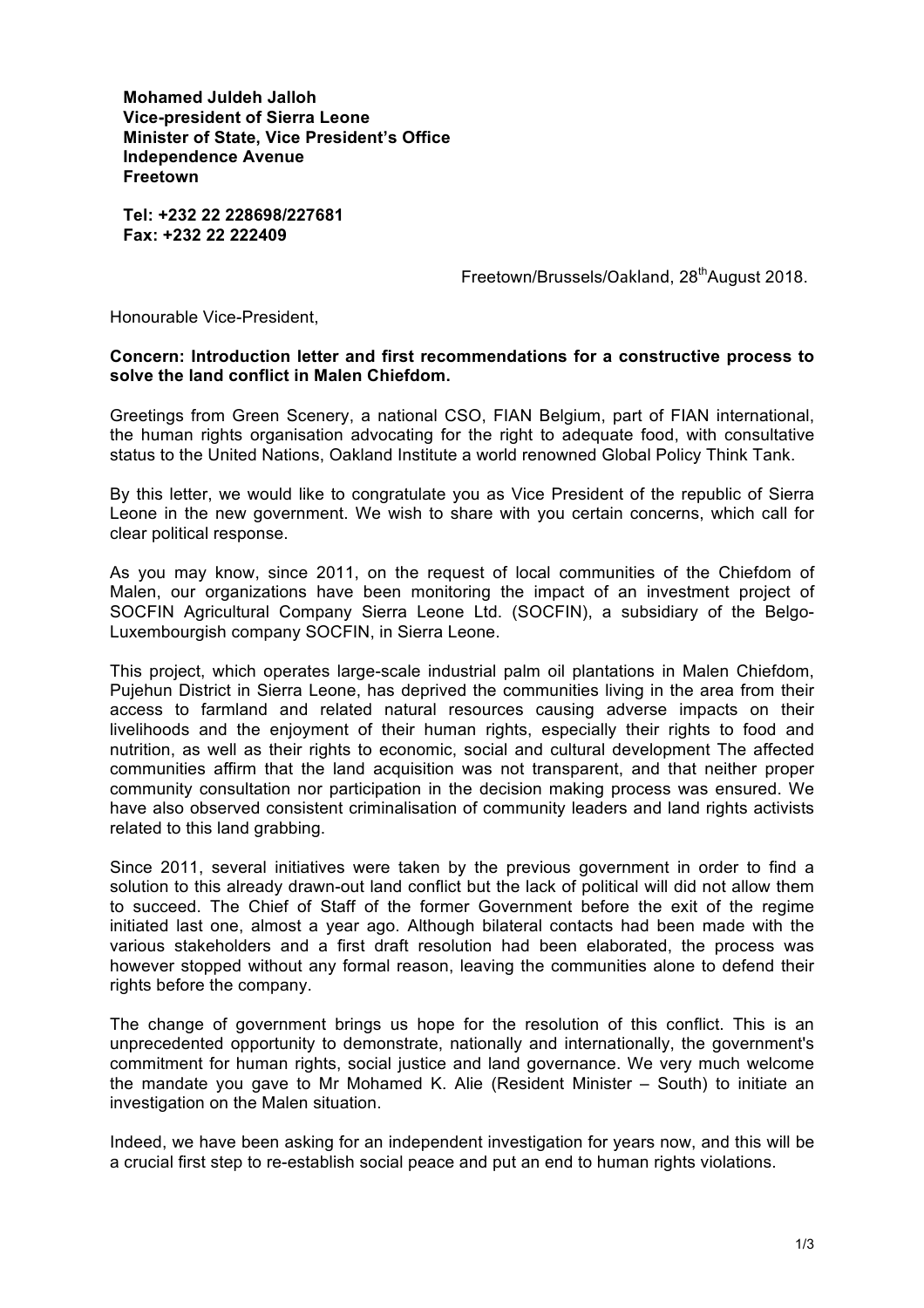Keeping in mind the failed attempts of conflict resolution, we would like to draw your attention to the importance, from this first stage, of ensuring the independence and impartiality of the overall process:

- With respect to the investigation that took place:
	- We regret the non involvement of representatives from national (e.g. Human rights Commission of SL) or relevant United Nations agencies, which would have been important to ensure the impartiality of the investigation;
	- In combination with the requests for information addressed to Green Scenery, it would have been appropriate to involve national and/or international civil society organizations chosen by the communities in order to ensure the effective consideration of the demands of affected communities.

We are persuaded that these two aspects can still be included in the next stages of the process, which will lead to a solution to the Malen conflict.

- For the conflict resolution process: we are convinced that a long-term solution will only be found within the framework of an innovative global conflict resolution mechanism, based on human rights, involving independent actors, and enabling communities to be supported in their participation. We are open to engage with you in this reflection.
- For the outcome: the general objective of the process as a whole has to be the revision of the Land-lease Agreements and Memorandum of Understanding.

Always in this concern to guarantee the transparency and impartiality of this process, we reiterate here the request made by MALOA (and echoed on several occasions by national and international partners) to give access to the fundamental documents underlying SOCFIN's presence in the Chiefdom of Malen: the 3 land lease contracts signed between the State, SOCFIN and the communities, the lists of affected persons, their plots ceded and compensation paid and the lists of annual payments made to land owners and other authorities.

We would like to humbly offer our support and advice in this process. First, by providing you with the reports and figures published since 2011 on the situation in Malen which have already been presented to the Office of the President through the request of the Secretary to the President, but above all to reflect with you on the appropriate mechanism to put in place to resolve this conflict in a sustainable manner in the interest of the communities and people of Sierra Leone as a whole.

Honourable Vice-President, we thank you for your attention and kindly request you to keep us informed about the next steps.

Yours Faithfully,



Signatory organisations:

For **Green Scenery**: Joseph Rahall, Executive Director Contact: 42 Charles Street, Freetown. +232 76601979 / josephrahall@gmail.com

For **FIAN Belgium**: Florence Kroff, Coordinator, Contact: Rue Van Elewyck 35, 1050 Brussels, Belgium +32 475 84 56 24 / Florence@fian.be

For the **Oakland Institute**: Anuradha Mittal, Executive Director, Contact: P.O. Box 18978, Oakland CA 94619, USA +1 510 469 5228 / amittal@oaklandinstitute.org